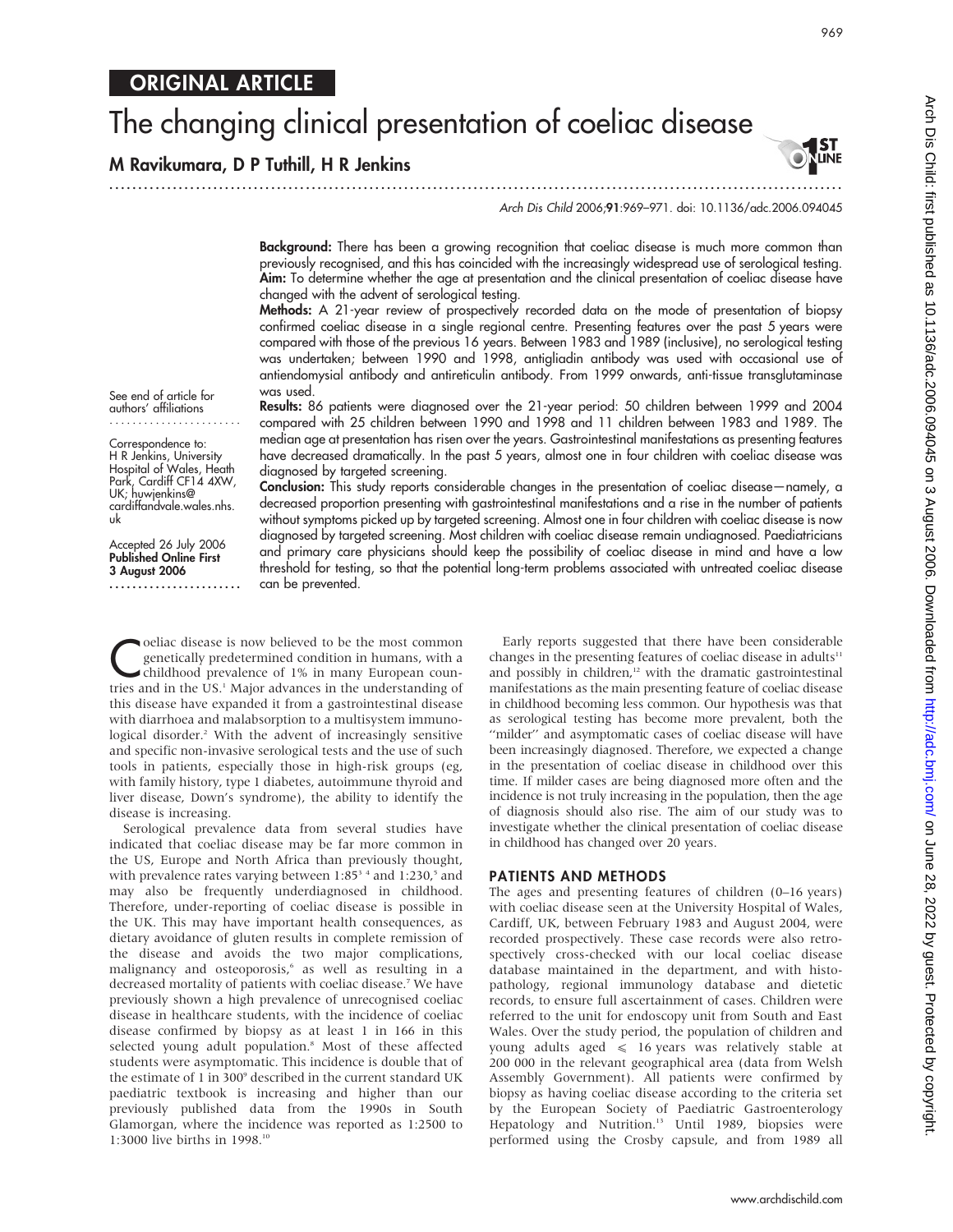Table 1 Presenting symptoms of the 50 patients diagnosed with coeliac disease between 1999 and 2004

| 18<br>3 |
|---------|
|         |
|         |
|         |
|         |
|         |
| 2       |
|         |
| 13      |
|         |
|         |

biopsy specimens were obtained endoscopically by a paediatric gastroenterologist. The age at diagnosis and presenting features of children diagnosed with coeliac disease between 1999 and 2004 were compared with those diagnosed before this period.14 Between 1983 and 1989 (inclusive), no serological testing was undertaken; between 1990 and 1998 serological testing was carried out using immunoglobin(Ig)A antigliadin antibody (AGA; Pharmacia, Sweden) with occasional use of antiendomysial and antireticulin antibody. From 1999 onwards, IgA anti-tissue transglutaminase was used as the primary serological test (human recombinant TTG kit; Orgentec Diagnostika GmbH, Germany).

#### RESULTS

Between 1999 and 2004 (inclusive), 50 children were diagnosed with coeliac disease, compared with 25 children between 1990 and 1998, and 11 children between 1983 and 1989. In the past 5 years, the median age at diagnosis was 8 (range 1–16) years compared with 7.5 (range 4.5–10.5) years between 1990 and 1998 and 4 (range 2–6) years between 1983 and 1989, when serological testing was not available. Younger children seemed to present with more gastrointestinal symptoms throughout the study period. In the past 5 years, the median age in the subgroup presenting with gastrointestinal symptoms was 4.5 years compared with the median age of 12 years in those presenting without gastrointestinal symptoms. The median age in the group with symptoms was 5 years compared with 12.1 years in the group without symptoms.

The presenting features altered over this time, with 88% having gastrointestinal manifestations between 1983 and 1989 compared with only 42% during the past 5 years. Table 1 shows the presenting symptoms of children with coeliac disease between 1999 and 2004.

Table 2 shows the presenting features of children with coeliac disease during the three time periods: 1983–9 (no serological testing), 1990–8 (serological testing with AGA and antiendomysial antibody if AGA-positive) and 1999–2004 (serological testing with anti-tissue transglutaminase).

With a stable population of children of 200 000 in the catchment area, the incidence of diagnosis of coeliac disease in children in the past 5 years has doubled to approximately 1 in 4000.

### **DISCUSSION**

The incidence, the age at presentation and the presenting features of coeliac disease in children have changed considerably over the past 20 years. We and others have previously shown a rise in the incidence of coeliac disease in children after the introduction of serological testing.10 14 15 Also from our present study, clearly, the presentation of coeliac disease has changed over the same period. Our singlecentre study shows that the proportion of children presenting with gastrointestinal manifestations (diarrhoea, weight loss and abdominal distension) has decreased, with an increase in non-gastrointestinal manifestations and a rise in the number of asymptomatic patients, identified by targeted screening. Between 1999 and 2004, only 42% of children had gastrointestinal manifestations, with 9 of 50 (18%) children being monosymptomatic, compared with 75–88% of children diagnosed between 1983 and 1998. Clearly, several children present with relatively non-specific symptoms, such as recurrent abdominal pain, constipation and recurrent oral ulceration, in contrast with previous time periods, highlighting the fact that coeliac disease is heterogeneous and more subtle in its presentation than previously recognised.

It is becoming increasingly common for children in highrisk groups for coeliac disease to undergo regular serological screening, although there is ongoing debate on when to start and how often to screen.<sup>4</sup> From 1990, in our centre, we have undertaken targeted screening of those children who have a family history of coeliac disease in a first-degree relative, type 1 diabetes, Down's syndrome, or autoimmune thyroid and liver disease.

Data from studies on adults are similar, with Lo et  $al<sup>11</sup>$ reporting that of 227 patients only 43% presented with diarrhoea after 1993 compared with 73% before 1993. In a study on the Dutch children, the presentation of coeliac disease in children seems to have changed considerably after 1993 and the introduction of serological testing, with fewer children presenting with diarrhoea and failure to thrive, and more children presenting with lassitude and other nongastrointestinal symptoms.16 Our study is the first UK report confirming this change in presentation of coeliac disease in children, with more children presenting with subtle or nongastrointestinal manifestations and at a later age. Indeed, one in four children with coeliac disease was diagnosed by targeted screening of high-risk groups during the past 5 years. This group was relatively symptom free, which may have implications in terms of adherence to a lifelong glutenfree diet.

The frequency of diagnosis of patients with coeliac disease during the past 5 years was 0.25 per 1000 people, and the prevalence of known coeliac disease in our population is considerably less than that would be expected from the recent prevalence data, $35$  indicating that most patients with coeliac disease remain undiagnosed.

#### **CONCLUSION**

Over the past 20 years, the incidence of coeliac disease has risen, and symptoms at diagnosis have become fewer and less severe. Increasing numbers of children now present with

| Time period | Serological<br>tests used | Median<br>age (years) | Total<br>number | Age $<$ 2 years | Patients with<br>GI symptoms<br>$(\%)$ | <b>Patients without</b><br>GI symptoms<br>$(\%)$ | Targeted<br>screening<br>(asymptomatic) |
|-------------|---------------------------|-----------------------|-----------------|-----------------|----------------------------------------|--------------------------------------------------|-----------------------------------------|
| 1983-1989   | None                      |                       |                 |                 | 88                                     | 12                                               | 0%                                      |
| 1990-1998   | AGA and AEA               | 7.5                   | 25              |                 | 75                                     | 14                                               | 11%                                     |
| 1999-2004   | <b>ATTG</b>               | 8                     | 50              |                 | 42                                     | 32                                               | 26%                                     |